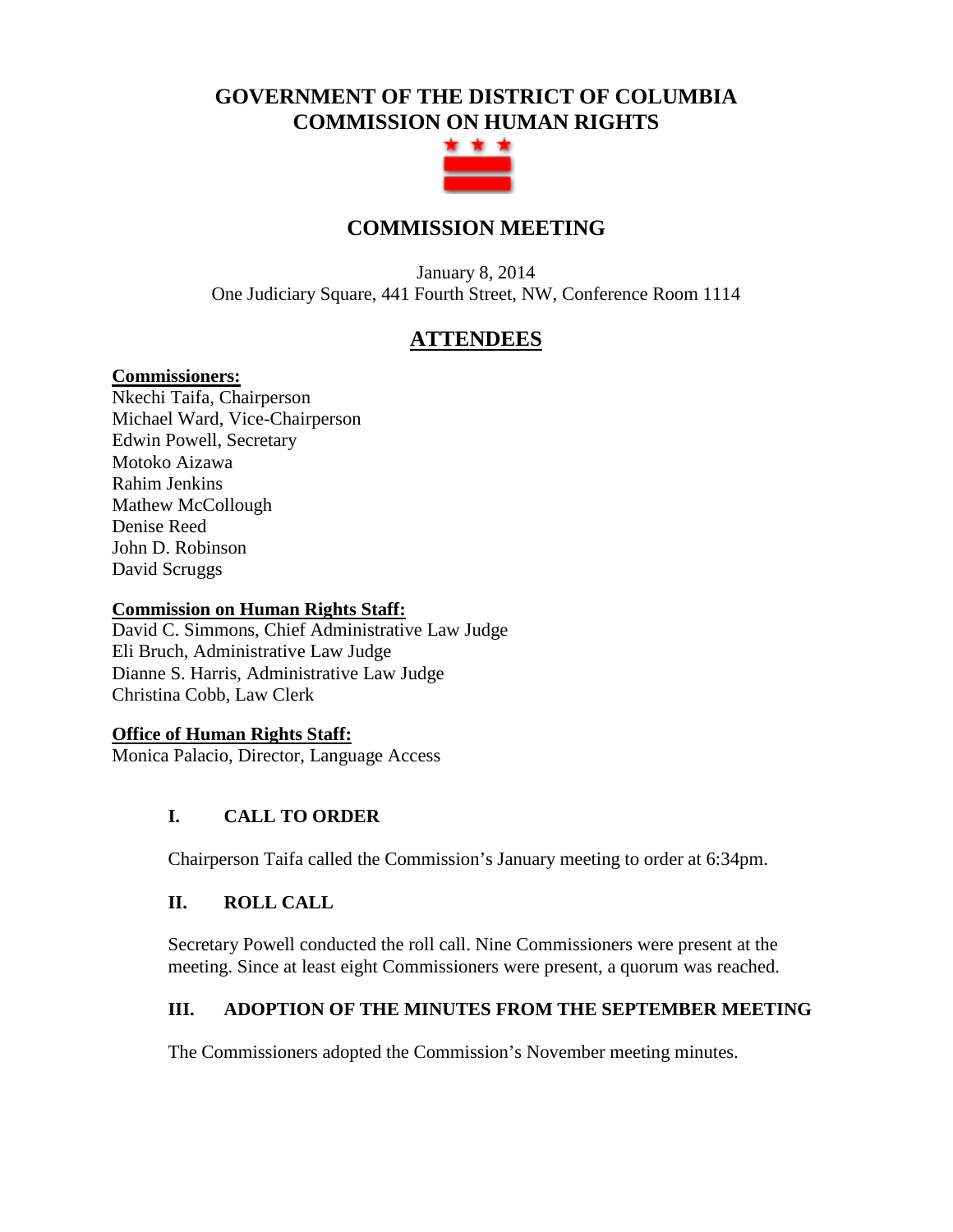#### **IV. REPORT OF THE OFFICE OF HUMAN RIGHTS**

Director Monica Palacio, OHR's interim director, gave the report on behalf of the Office and gave a brief overview of its performance since the last Commission meeting.

Since the beginning of the fiscal year, OHR docketed 65 cases, 82 cases were closed, and mediation settlements reached \$547,024.

Director Palacio told the Commissioners about the Director's Inquiry regarding race and disability discrimination in the taxicab industry.

OHR is launching a new advertisement campaign to ensure District restaurants, hotels and other designated public accommodations have gender neutral single-stall bathroom signage.

OHR's oversight hearing before City Council will be scheduled between mid-February and early March. Also, Director Palacio's confirmation hearing will be held on February  $3<sup>rd</sup>$ .

#### **V. REPORT OF THE COMMISSION ON HUMAN RIGHTS**

Chief Judge Simmons delivered the report of the Commission and presented an overview of its performance since the last Commission meeting.

The Commission currently has a docket of 7 Commission cases, 3 OHR cases, and 5 CBX appeals.

Since the beginning of the fiscal year, the Commission closed 4 Commission cases, 1 Office case, and 1 CBX case.

The Commission is working together with Office to secure legal representation for Complainants whose case gets certified to the Commission.

The Rules Committee will meet with Director Palacio in early January to move forward with revisions to Chapters 2-4.

CALJ Simmons met with the Montgomery County Commission on Human Rights and had a discussion about the contours of the D.C. Human Rights Act and our mission. Chairperson Taifa suggested the Commission have more contact and involvement with other area human right commissions.

CALJ Simmons mentioned that many former clerks have used their experience at the Commission as a stepping stone to secure prestigious clerkships or gain employment at big law firms.

#### **VI. OLD BUSINESS**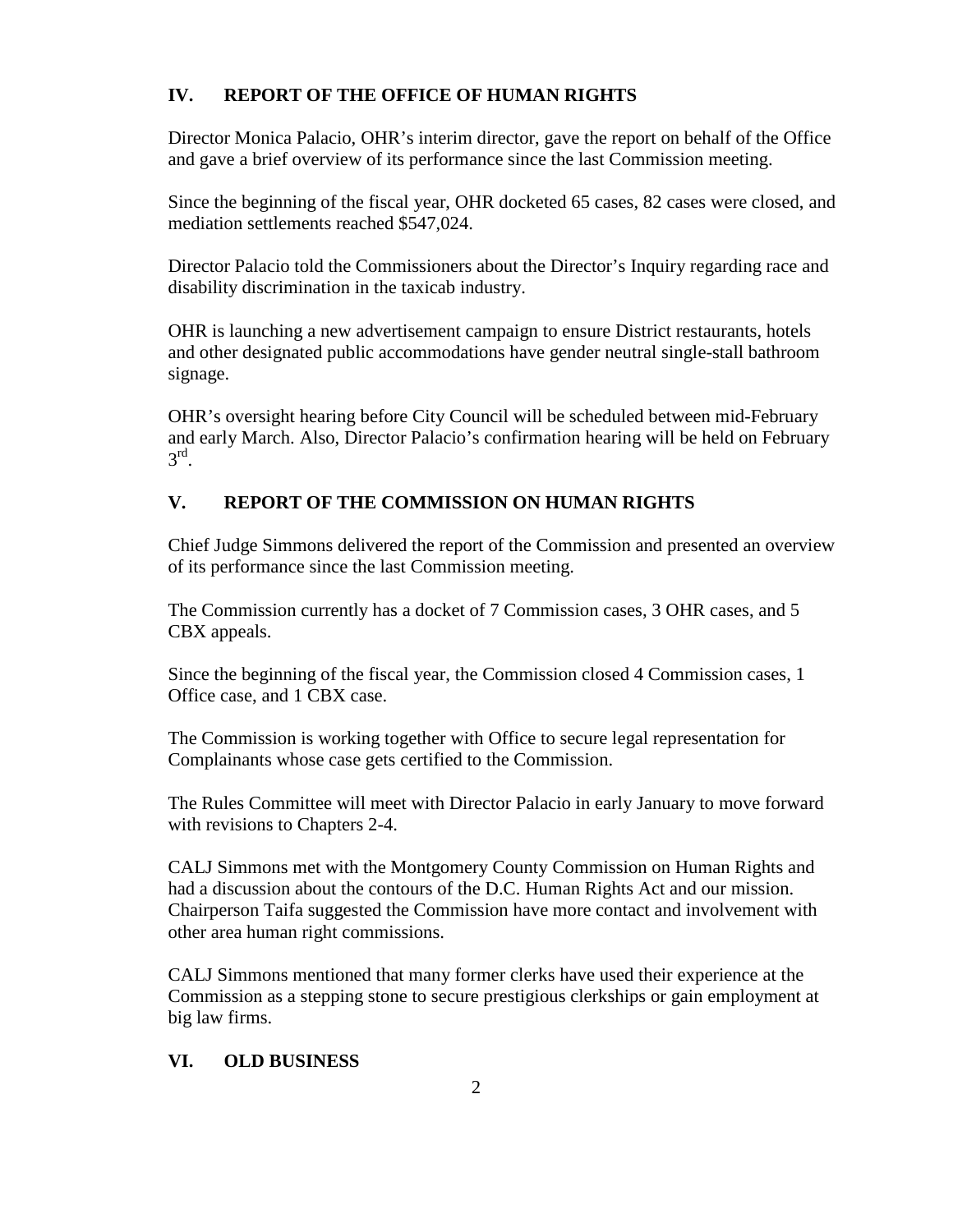A. Feedback on the Human Rights Award Gala

The Awards Gala was held on December  $5<sup>th</sup>$  from 5:00pm to 8:00pm at the Kaiser Family Foundation, Barbara Jordan Conference Center. Approximately 130 people attended the event, including the mayor, attorney general, two area law school deans, and a magistrate judge.

Professor Edgar Cahn was presented with the Cornelius "Neil" R. Alexander Humanitarian Award and gave an inspiration speech.

This year, the Human Rights Youth Ambassador program taught human rights law, local and international, in 13 District public and charter high schools. 162 students participated in the program and 112 projects were submitted.

Commissioner Budd and Judge Harris were acknowledged for selecting an excellent menu for the event.

Secretary Powell proposed holding a moot court competition on a human rights legal issue in future years. Secretary Powell also proposed awarding a "Chairperson's Award" to a Commissioner who excelled in their performance.

Chairperson Taifa and other Commissioners would like to see more media coverage of the event.

### **VII. NEW BUSINESS**

A. Election of Officers

Michael Ward was elected Vice-Chairperson, and Edwin Powell was elected Secretary.

### **VIII. COMMUNITY COMMENTS**

No community comments were received.

### **IX. ANNOUNCEMENTS**

On January  $29<sup>th</sup>$ , a panel discussion on the use of criminal background records in employment decisions will be held at the ATU Local 689.

Councilmember Tommy Wells proposed a bill on limiting the use of criminal background records in employment decisions.

## **X. ADJOURNMENT**

The Commission's January meeting was adjourned at 7:43pm.